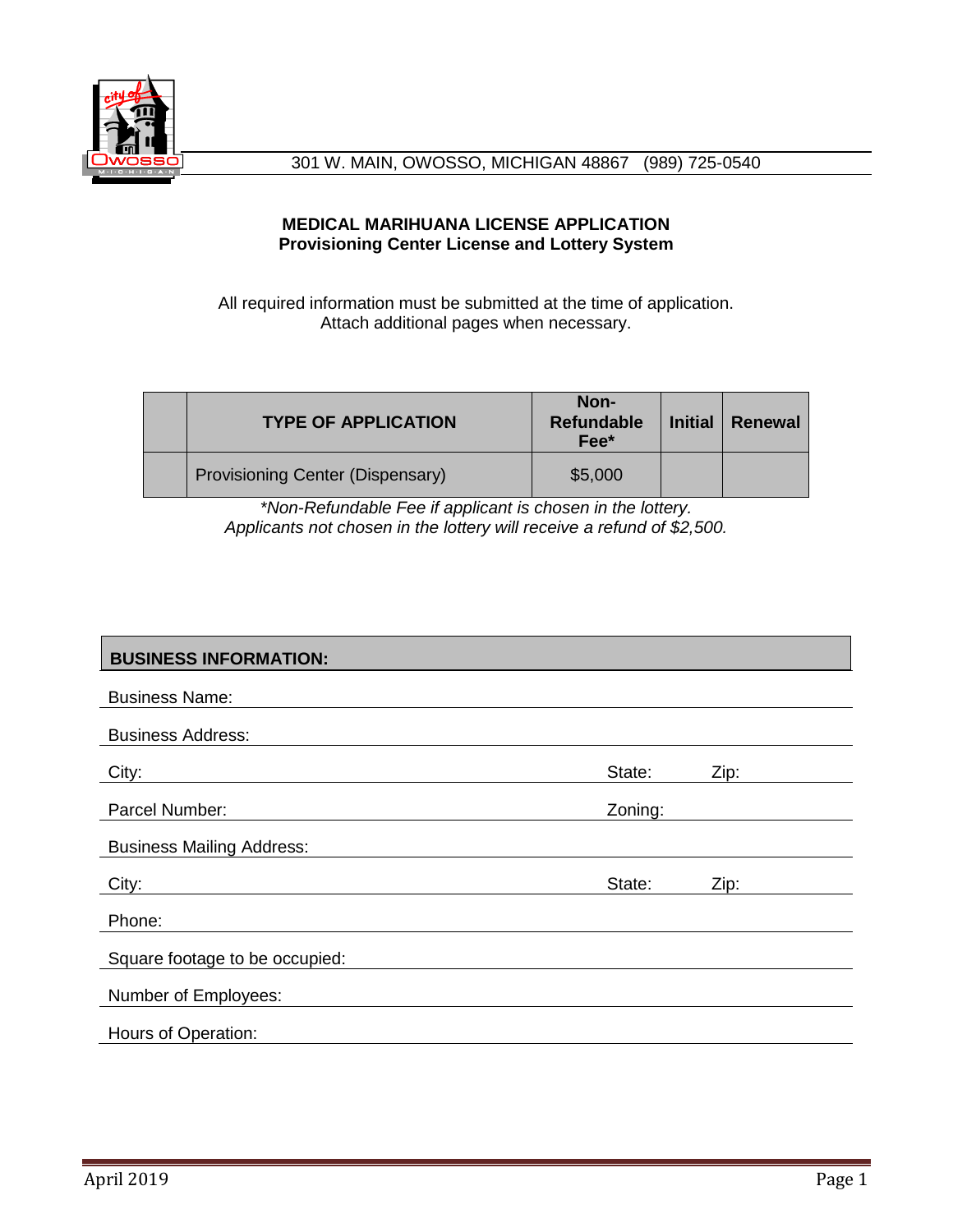**APPLICANT INFORMATION:** Highest level official or employee of business/cooperative such as Board President, Chief Executive Officer, Executive Director or comparable position.

#### Applicant Name:

Applicant Address:

City: State: Zip:

Phone Number: Date of Birth:

o **Attachment A -** Provide state or federally issued photo identification

o **Attachment B –** Provide State of Michigan Prequalification Status Letter

**OPERATOR INFORMATION:** If different than the applicant, list the individual(s) responsible for day to day operations.

| <b>Operator Name:</b>                                                              |                |      |
|------------------------------------------------------------------------------------|----------------|------|
| <b>Operator Address:</b>                                                           |                |      |
| City:                                                                              | State:         | Zip: |
| Phone Number:                                                                      | Date of Birth: |      |
| <b>Operator Name:</b>                                                              |                |      |
| <b>Operator Address:</b>                                                           |                |      |
| City:                                                                              | State:         | Zip: |
| Phone Number:                                                                      | Date of Birth: |      |
|                                                                                    |                |      |
| Attachment C - Provide state or federally issued photo identification<br>$\circ$   |                |      |
| Attachment D - Provide State of Michigan Prequalification Status Letter<br>$\circ$ |                |      |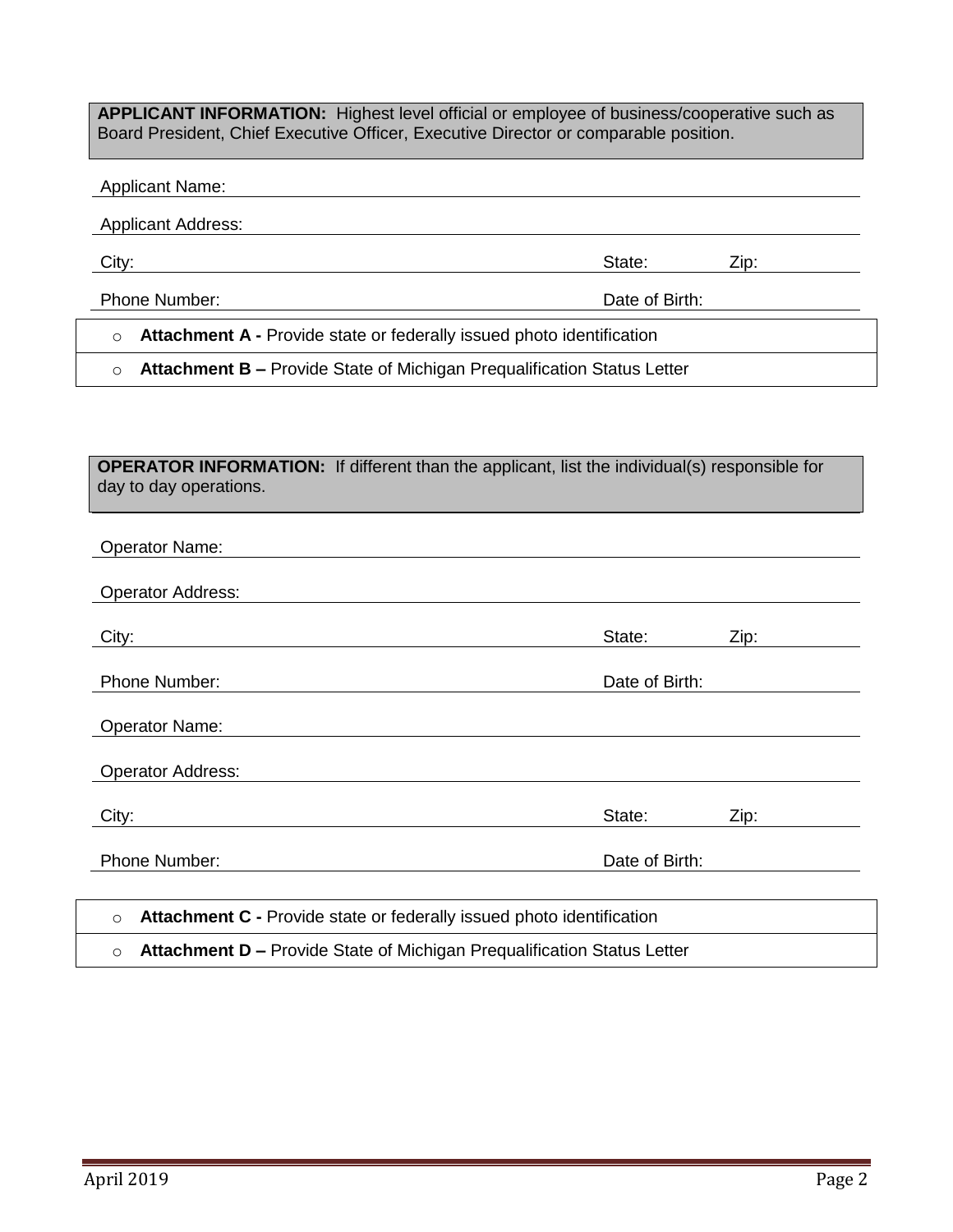| <b>LICENSE INFORMATION:</b>                                                                                                                                            |  |  |  |  |  |
|------------------------------------------------------------------------------------------------------------------------------------------------------------------------|--|--|--|--|--|
| Has the applicant and/or operator been denied an application for a medical marihuana dispensary,<br>growing facility, or other related business from any jurisdiction? |  |  |  |  |  |
| <b>YES</b><br><b>NO</b>                                                                                                                                                |  |  |  |  |  |
| If yes, state when, where and why:                                                                                                                                     |  |  |  |  |  |
|                                                                                                                                                                        |  |  |  |  |  |
| Has the applicant had a medical dispensary/grow facility license suspended or revoked by any<br>jurisdiction?                                                          |  |  |  |  |  |
| <b>YES</b><br><b>NO</b>                                                                                                                                                |  |  |  |  |  |
| If yes, state when, where and why:                                                                                                                                     |  |  |  |  |  |
|                                                                                                                                                                        |  |  |  |  |  |
| If yes, what was the next business activity or occupation of the occupant subsequent to such action of<br>suspension or revocation?                                    |  |  |  |  |  |
|                                                                                                                                                                        |  |  |  |  |  |
|                                                                                                                                                                        |  |  |  |  |  |

| <b>PROPERTY OWNER INFORMATION:</b>                                                                                                                                                                                                            |        |      |  |  |  |
|-----------------------------------------------------------------------------------------------------------------------------------------------------------------------------------------------------------------------------------------------|--------|------|--|--|--|
| <b>Owner Name:</b>                                                                                                                                                                                                                            |        |      |  |  |  |
| Home Address:                                                                                                                                                                                                                                 |        |      |  |  |  |
|                                                                                                                                                                                                                                               |        |      |  |  |  |
| City:                                                                                                                                                                                                                                         | State: | Zip: |  |  |  |
| Home Phone:                                                                                                                                                                                                                                   |        |      |  |  |  |
| Does the Applicant have legal possession of the premises from the date that this license will be issued<br>by virtue of ownership, lease, or other arrangement?                                                                               |        |      |  |  |  |
| Ownership<br>Other: (explain in detail)<br>Lease                                                                                                                                                                                              |        |      |  |  |  |
|                                                                                                                                                                                                                                               |        |      |  |  |  |
|                                                                                                                                                                                                                                               |        |      |  |  |  |
| <b>Attachment E</b> – Provide proof of ownership or copy of the lease<br>$\circ$<br>Attachment F – If premises are leased, attach written permission from the owner of the<br>$\Omega$<br>premises for the use specified in this application. |        |      |  |  |  |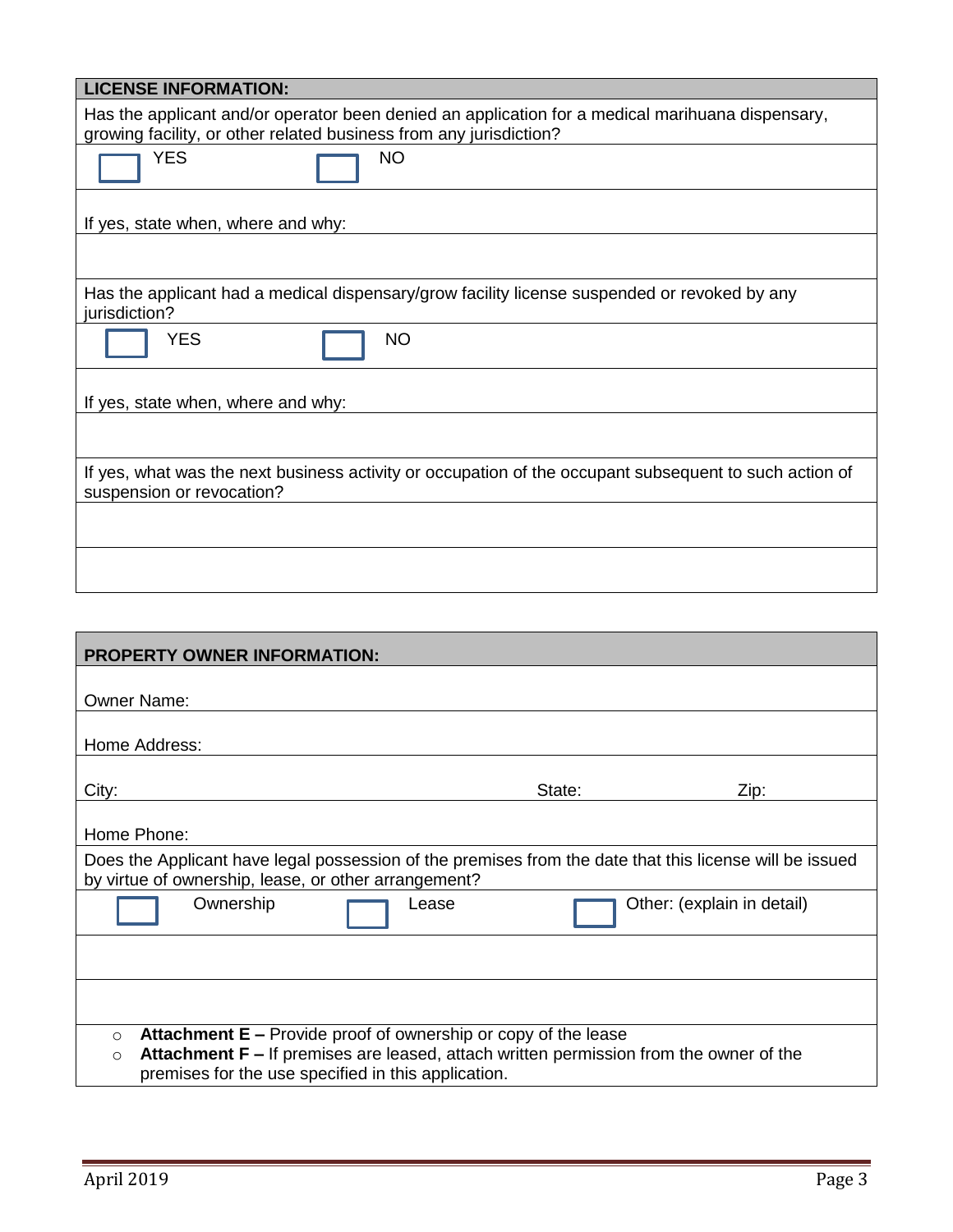| <b>FACILITY INFORMATION:</b>                                                                                                                              |  |  |  |  |  |
|-----------------------------------------------------------------------------------------------------------------------------------------------------------|--|--|--|--|--|
| <b>YES</b><br><b>NO</b><br>Does the applicant have alarm system in place?                                                                                 |  |  |  |  |  |
|                                                                                                                                                           |  |  |  |  |  |
| If yes, name of alarm company, contact name and number:                                                                                                   |  |  |  |  |  |
|                                                                                                                                                           |  |  |  |  |  |
|                                                                                                                                                           |  |  |  |  |  |
| Does the Applicant propose to have retail sales/other merchandise on site?                                                                                |  |  |  |  |  |
| <b>YES</b><br><b>NO</b>                                                                                                                                   |  |  |  |  |  |
| If yes, what items will be sold?                                                                                                                          |  |  |  |  |  |
|                                                                                                                                                           |  |  |  |  |  |
|                                                                                                                                                           |  |  |  |  |  |
| Attachment G – Evidence of a valid sales tax license for the business if such a license is<br>$\Omega$                                                    |  |  |  |  |  |
| required by state law.                                                                                                                                    |  |  |  |  |  |
| Attachment H - Proof of insurance for fire damage in the amount of the value of the premises<br>$\circ$                                                   |  |  |  |  |  |
| and liability insurance with the minimum limits of \$500,000, listing the City as an additional<br>insured.                                               |  |  |  |  |  |
| Attachment I - Describe storage facilities of all medical marihuana on site.<br>O                                                                         |  |  |  |  |  |
| Attachment J - Describe the security plan for this facility included, but not limited to, any<br>$\circ$                                                  |  |  |  |  |  |
| lighting, alarms, barriers, recording/monitoring devices, and/or security guard arrangements.                                                             |  |  |  |  |  |
| <b>Attachment K - Full Site Plan Review - including area map, drawn to scale, (indicating the</b><br>$\circ$                                              |  |  |  |  |  |
| proximity of the site to any school. Defined by the State of Michigan definition of a school).                                                            |  |  |  |  |  |
| Interior floor plan of the permitted premises and the permitted property signed and sealed by a                                                           |  |  |  |  |  |
| Michigan registered architect, surveyor, or professional engineer.<br>Attachment L - Application for Sign Permit, if any sign is proposed.                |  |  |  |  |  |
| O<br>Attachment M - A list of Material Safety Data Sheets for all nutrients, pesticides, and other<br>$\circ$                                             |  |  |  |  |  |
| chemicals proposed for use in the facility                                                                                                                |  |  |  |  |  |
| <b>Attachment N</b> $-$ A description and plan of all equipment and methods that will be used to stop<br>$\circ$                                          |  |  |  |  |  |
| any impact to adjacent uses, including enforceable assurances that no odor will be detectable                                                             |  |  |  |  |  |
| from outside of the Permitted Premises                                                                                                                    |  |  |  |  |  |
| Attachment $O - A$ plan for the disposal of Marihuana and related byproducts that will be used<br>O                                                       |  |  |  |  |  |
| at the facility.                                                                                                                                          |  |  |  |  |  |
| Attachment P - A statement providing information regarding any other MMFL that the<br>O                                                                   |  |  |  |  |  |
| Applicant(s) is authorized to operate in any other jurisdiction within the State, or another State,<br>and the Applicant(s) involvement in each Facility. |  |  |  |  |  |
|                                                                                                                                                           |  |  |  |  |  |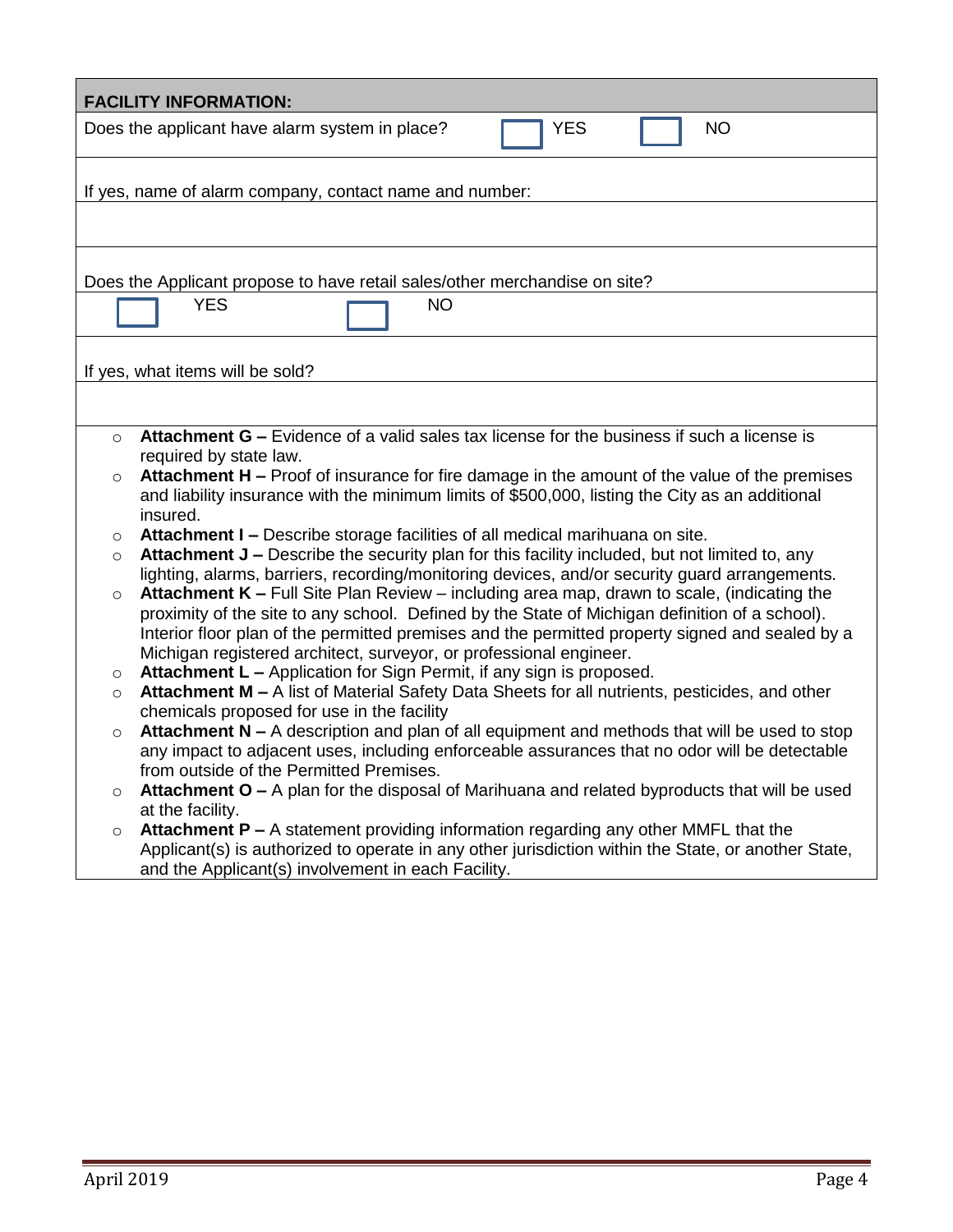#### **Release of Liability, Indemnification and Waiver**

This Application or the granting of a license hereunder is not intended to grant, nor shall it be construed as granting, immunity from criminal prosecution for growing, sale, consumption, use, distribution, or possession of marijuana not in strict compliance with State or Federal law. Also, since Federal law is not affected by the State Act (Michigan Medical Marihuana Act, Initiated Law 1 of 2008), nothing in this license application, the granting of a license hereunder, or any City of Owosso ordinance, policy or rule, is intended to grant, nor shall they be construed as granting, immunity from criminal prosecution under Federal law. The State Act, this license application or the issuance of a city license does not protect users, caregivers or the owners of properties on which the medical use of marihuana is occurring from Federal Prosecution, or from having their property seized by Federal authorities under the Federal Controlled Substances Act.

Upon issuance and acceptance of a Medical Marihuana License and/or renewal, the undersigned individually and on behalf of  $\blacksquare$ , as its duly authorized agent, hereby unconditionally and irrevocably waives, discharges, and releases the City of Owosso its agents, employees and officials from any and all claims damages and liability in any way arising out of or related to the licensed premises including, but not limited to, issuance of a license to licensee and any and all acts, omissions damages or injuries to any person or property resulting from any act, omission, condition, occurrence or criminal act occurring upon or in relation to the licensed premises, and to indemnify, defend, and hold harmless the City of Owosso including its agents, employees and officials to the fullest extent permitted by law and equity for any and all claims, damages, injuries or liabilities at law or equity in any way arising out of or related to any acts, omissions, activities, conditions or occurrences or incidents in any way related to the licensed premises.

Additionally, the applicant herby agrees to not violate any of the laws of the State of Michigan or the ordinances of the City of Owosso in conducting the business in which the license will be used, and that a violation on the premises may be cause for objecting to renewal of the license, or for requesting revocation of the license. As well, the applicant agrees to make the premises open for inspection upon request by the Building Official, the Fire Department and law enforcement officials for compliance with all applicable laws and rules, during the stated hours of operation/use and as such other times as anyone is present on the premises. The applicant agrees to quarterly inspections by the City Official's designee to confirm the dispensary or growing/manufacturing is operating in accordance with applicable laws including, but not limited to, State Law and City Ordinances.

| Authorized Signature | Title | Date |
|----------------------|-------|------|
|                      |       |      |
|                      |       |      |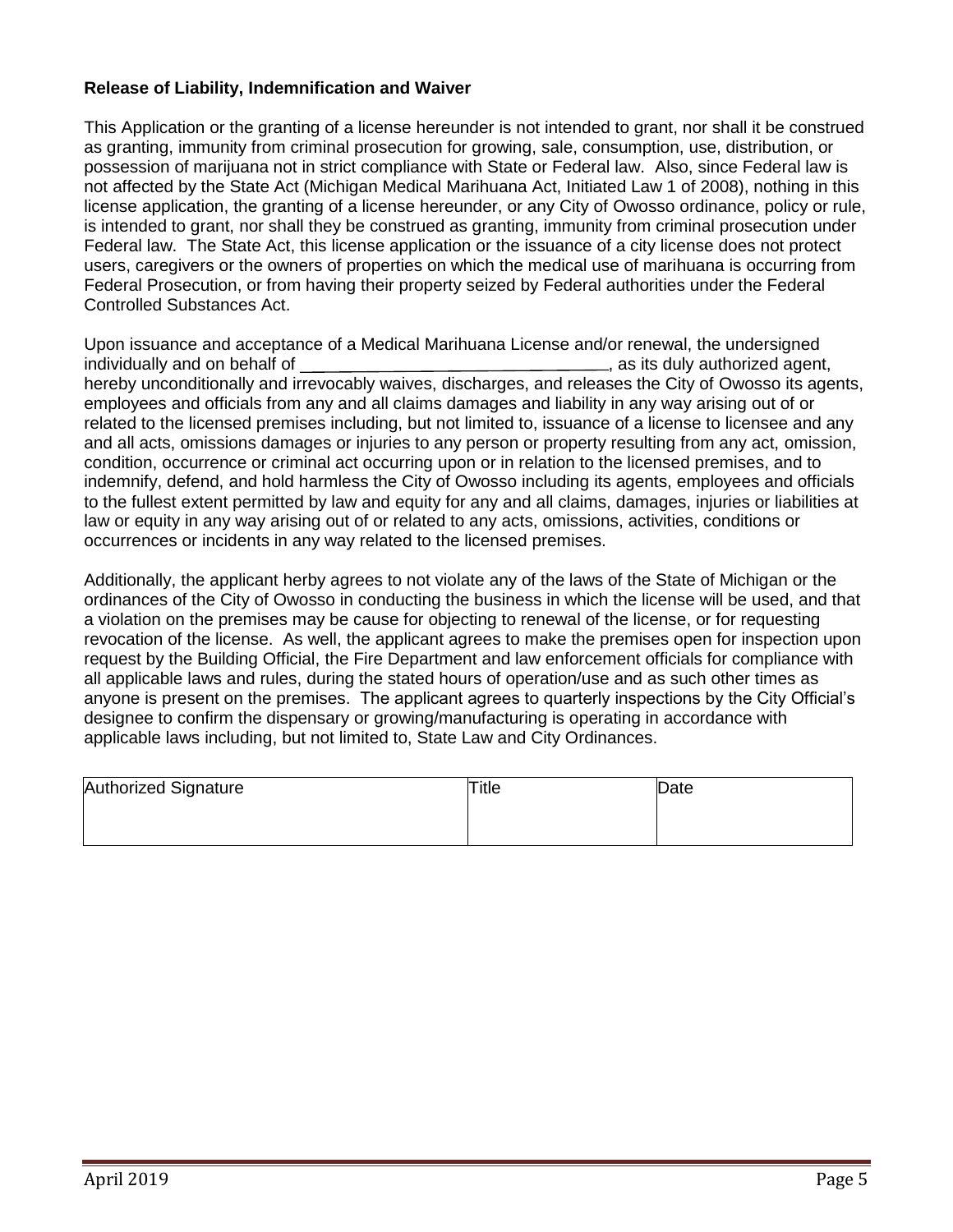# **For Department Use Only**

| <b>Clerk's Office</b><br><b>Date Received:</b> |                                     | $\Box$ | <b>Oath of Application</b><br><b>Completed and Sealed</b> |
|------------------------------------------------|-------------------------------------|--------|-----------------------------------------------------------|
| <b>Planning/Zoning</b>                         | <b>Approved/Not Approved</b>        | Date:  |                                                           |
| Comments:                                      |                                     |        |                                                           |
|                                                |                                     |        | <b>Signed By:</b>                                         |
| <b>Building Department</b>                     | <b>Approved/Not Approved</b>        | Date:  |                                                           |
| Comments:                                      |                                     |        |                                                           |
|                                                |                                     |        | <b>Signed By:</b>                                         |
| <b>Police Department</b>                       | <b>Approved/Not Approved</b>        | Date:  |                                                           |
| Comments:                                      |                                     |        |                                                           |
|                                                |                                     |        | <b>Signed By:</b>                                         |
| <b>Fire Department</b>                         | <b>Approved/Not Approved</b>        | Date:  |                                                           |
| Comments:                                      |                                     |        |                                                           |
|                                                |                                     |        | <b>Signed By:</b>                                         |
| <b>Treasurer</b>                               | <b>Approved/Not Approved</b>        | Date:  |                                                           |
| Comments:                                      |                                     |        |                                                           |
|                                                |                                     |        | <b>Signed By:</b>                                         |
| <b>Assessor</b>                                | <b>Approved/Not Approved</b>        | Date:  |                                                           |
| Comments:                                      |                                     |        |                                                           |
|                                                |                                     |        | <b>Signed By:</b>                                         |
| <b>City Manager</b>                            | <b>Final Approval/Not Approved:</b> |        | Date:                                                     |
| Comments:                                      |                                     |        |                                                           |
|                                                |                                     |        | <b>Signed By:</b>                                         |